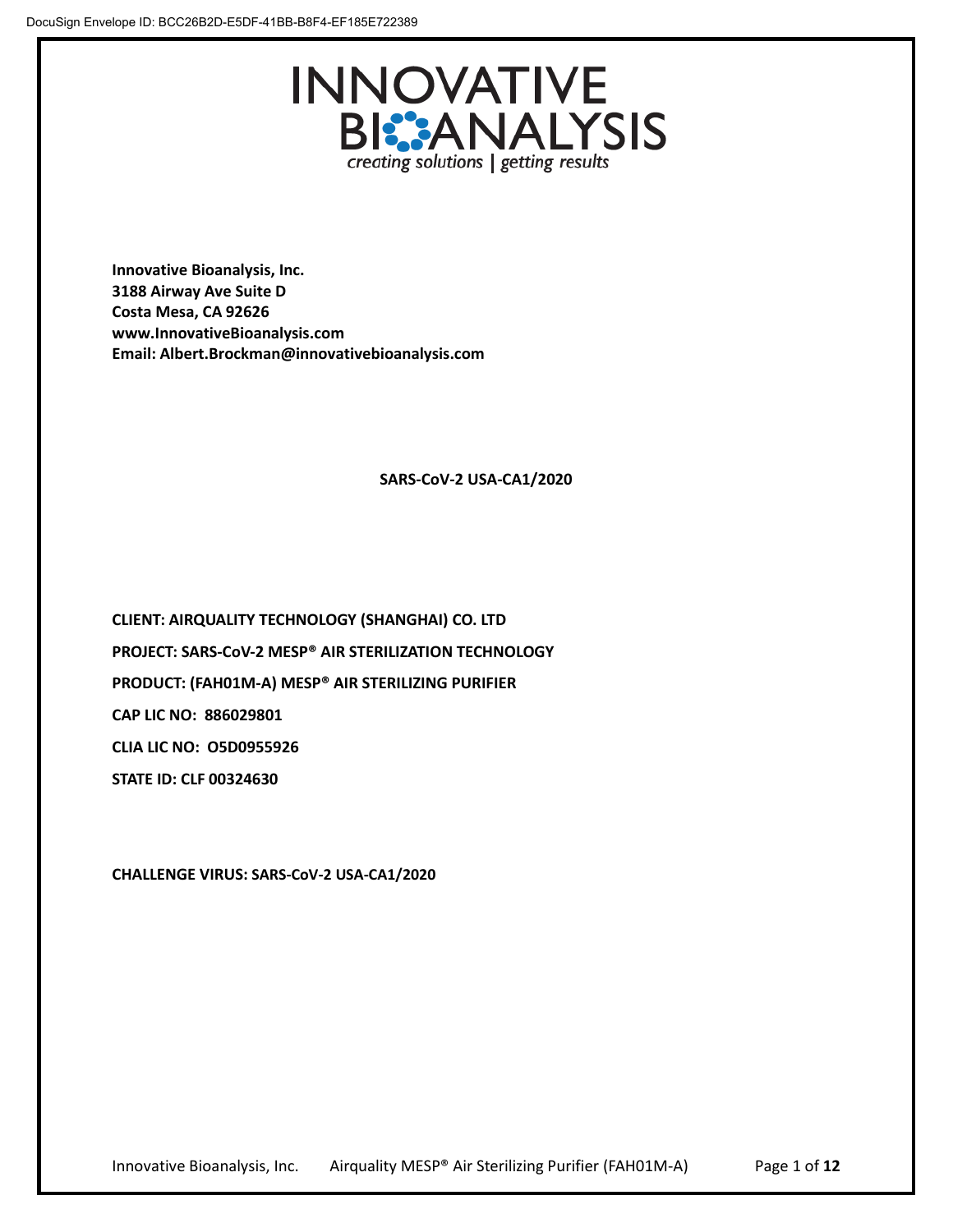

# **ABSTRACT: EFFICACY OF THE AIRQUALITY AHU-MESP AIR PURIFIER AGAINST SARS-CoV-2**

**Background:** This in vitro study was designed to determine the efficacy of an MESP technology electrostatic air filter designed for HVAC systems. The product was provided for testing by AirQuality and is a commercially available in-duct mechanical electrostatic filtration system. The AirQuality AHU-MESP® HVAC sterilizing purifier is designed to be placed inside the HVAC ductwork or air handling unit (AHU) of a facility to decrease the spread of pathogens throughout the HVAC system while it is operating. For this challenge, the SARS-CoV-2 USA-CA1/2020 pathogen was used. Coronavirus can be spread through the air and by touching contaminated surfaces. There is a demand for disinfectant devices that have a proven ability to reduce infectious pathogens in the air thereby reducing the risk of human infection and transmission. AirQuality supplied a pre-packaged AHU-MESP® air sterilizing purifier. For the testing, power was supplied through a step-up ITU-3000 regulator for 220v with surge protector and backup battery system. Test procedures were followed using internal SOPs for aerosolized viral pathogen challenges and subsequent decontamination. All internal SOPs and processes follow GCLP guidelines and recommendations.

**Results:** When tested against SARS-CoV-2 USA-CA1/2020 virus, the presence of the electrostatic filter inside the modified HVAC ducting showed a reduction of detectable pathogen at the downstream collection point. Under optimal conditions with a pre-defined CFM the system was able to achieve a 99.99% reduction of recoverable viral media in the airstream of the testing system.

#### **EQUIPMENT PROVIDED:**

MANUFACTURER: AIRQUALITY TECHNOLOGY (SHANGHAI) CO., LTD.

MODEL: FAH01M-A

SERIAL #: 0401005320C08010016

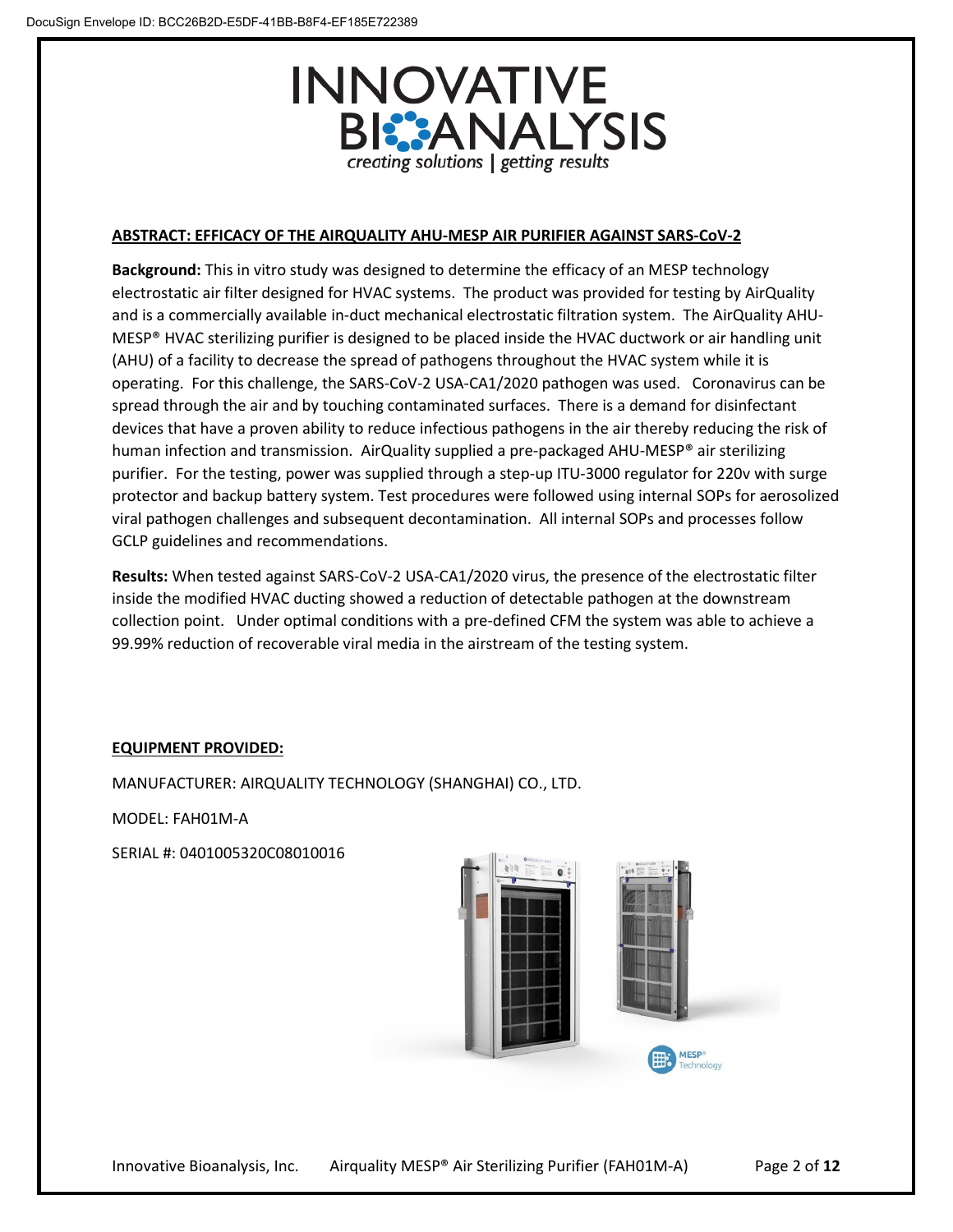

## **AIRQUALITY EQUIPMENT:**

The equipment arrived at the laboratory pre-packaged from the manufacturer and was inspected for damage upon arrival. The electrostatic filter came pre-wired with the 220v plug and needed no adjustment or alteration from lab staff. Functionality was confirmed visually with the light activation over the power symbol when the device was turned on.

# **VIRAL CHALLENGE TESTING CHAMBER: MODIFIED ASHRAE 185.1**

The test was conducted inside a sealed controlled BSL3 chamber pod using a standard sized galvanized metal HVAC duct which was modified for testing purposes. The custom HVAC testing rig consisted of three sections which each measured approximately 25"x28"x36". The airflow was looped from the end of the test chamber on the downstream side back to the upstream side through a 6" circular flexible duct. Airflow in the ducting system was controlled using a 6" variable speed fan connected to the 6" ducting prior to the expansion to the 24"x28"x36" upstream section of the test rig. HVAC testing system was constructed to meet internal SOP requirements and all seams were sealed. During testing the ambient temperature was 71°F with a humidity of 46%. Prior to testing, the HVAC rig was pressure tested using an air compressor and analog PSI meter. HVAC system was pressurized and maintain internal pressure for 20 minutes confirming no leaks were present.

The BSL3 environment the HVAC rig was placed inside was a large negative pressure lab with the pressure continuously monitored. The lab designed to meet current BSL3 standards and had a redundant dedicated HEPA HVAC extraction system. The testing chamber was equipped with 2 sealed viewing windows, anti-chamber with key card accessible and lockable chamber door for entry and exit.

Prior to testing, the chamber was pressure tested to confirm negative pressure was maintained and visual inspections were made using a colored smoking device. All seals for the chamber were confirmed and all equipment used had a function tests to confirm working conditions. For calibrated equipment, calibration records were checked to confirm operational status. The testing environment was based on a modified ISO 15714 and ASHRAE 185.1 standard.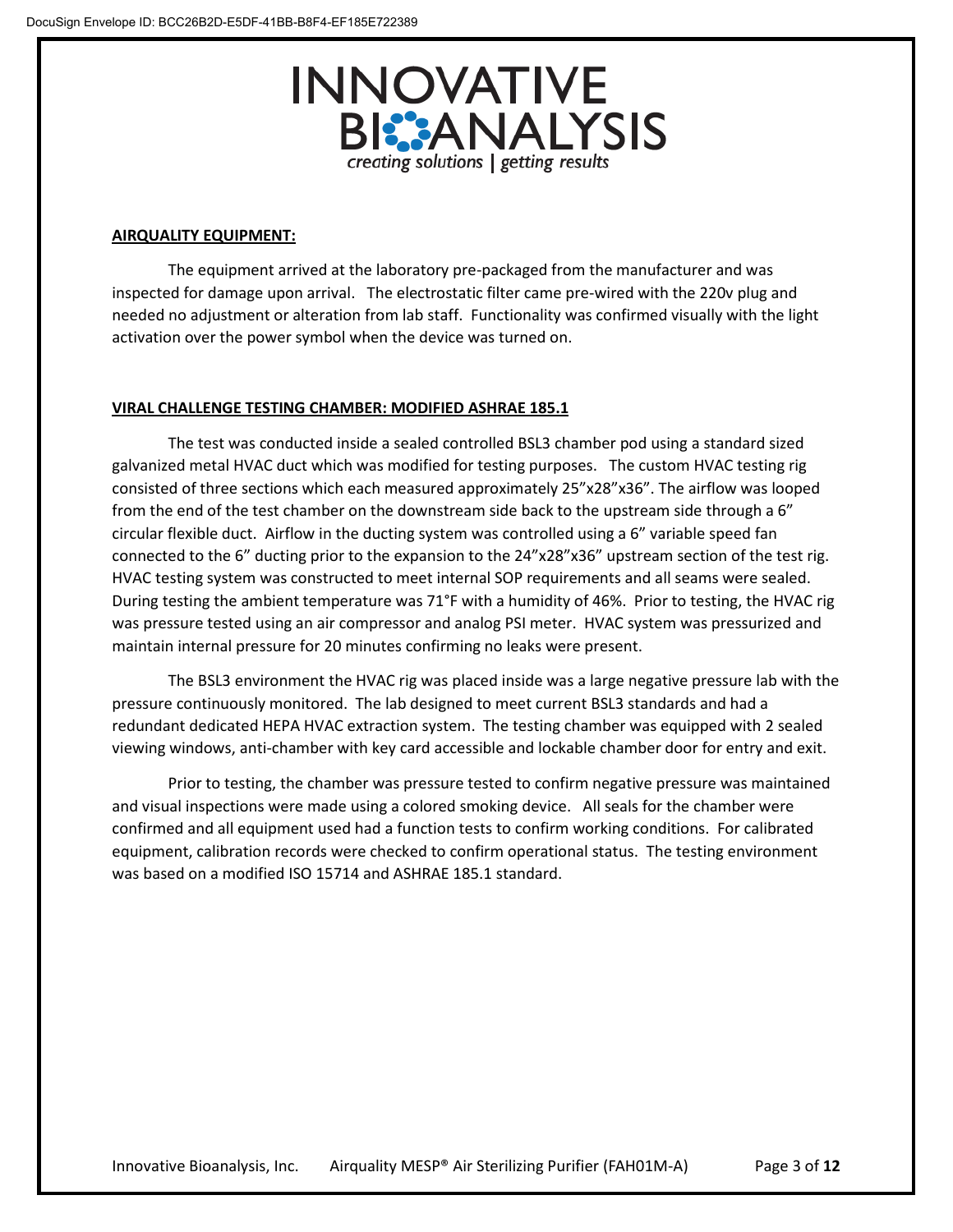

# **TEST ENVIRONMENT:**

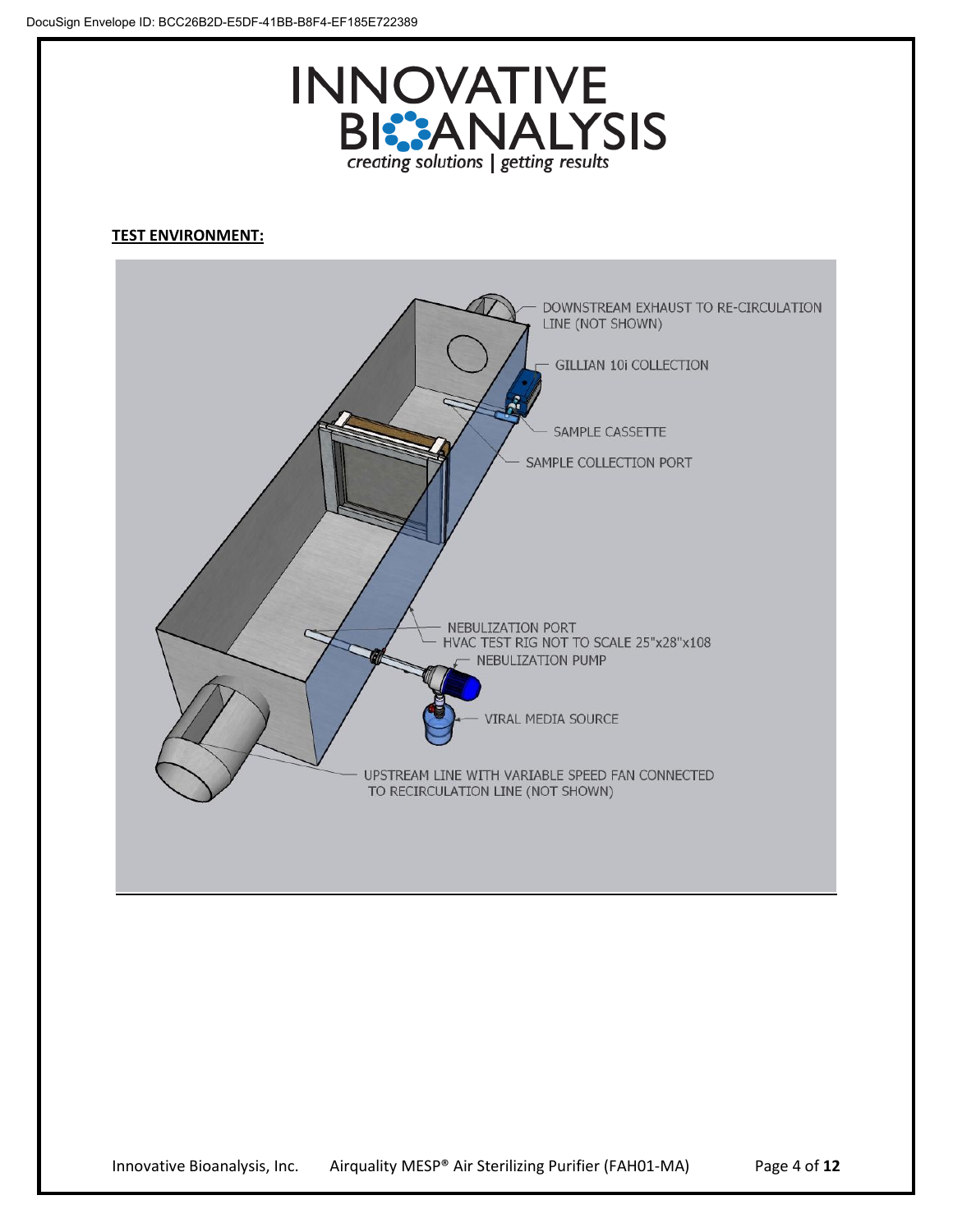# **INNOVATIVE BI:** ANALYSIS creating solutions | getting results

# **EXPERIMENTAL SUMMARY:**

- Prior to the initial control test and following each trial run the testing area was decontaminated and prepped per internal procedures.
- Testing rig was for viral efficacy and not to measure penetration correlation testing.
- Temperature during all test runs was approximately 71F +/- 2F with a relative humidity of 46%.
- Air samplers were calibrated by the manufacturer on September 3, 2020 and set at a standard flow of 5.02L/min. Calibration records indicate a 0.20% tolerance.
- All sample collection volumes were set to 15-minute continual draws.
- Nebulization for control and viral test challenges were performed in the same manner.
- Prior to control runs and challenge run the electrostatic filter was turned on and a dry run with a fine smoke was pushed through the testing rig to confirm the filter was powered on.
- For each test run a known quantity of viral media was nebulized into the air stream on the upstream side of the filtration unit.
- Viral media was nebulized at a constant rate for 10 minutes.
- During each pathogen challenge air samples were continuously taken from the airflow on the downstream.
- Bioaerosol sampling was not collected on the upstream side as two control tests were conducted without the filter present to confirm 0 filtration values.
- Air sampling collection occurred for the 10 minutes during the nebulization period and 5 minutes after nebulization ceased for a total of 15 minutes per challenge.
- Test condition had the AirQuality filter positioned in the center of the test rig.
- The velocity of airflow on the upstream side was approximately a consistent 500FT/min and was confirmed using a vane anemometer.
- Sample cassettes were manually removed from the collection system after each control run and each air pass challenge.
- Upon cassette removal after each challenge, cassette sets were taken to an adjacent bio safety cabinet for extraction and placement into viral suspension media.
- 2 controls were completed, and 3 viral challenges were completed using the same methodology.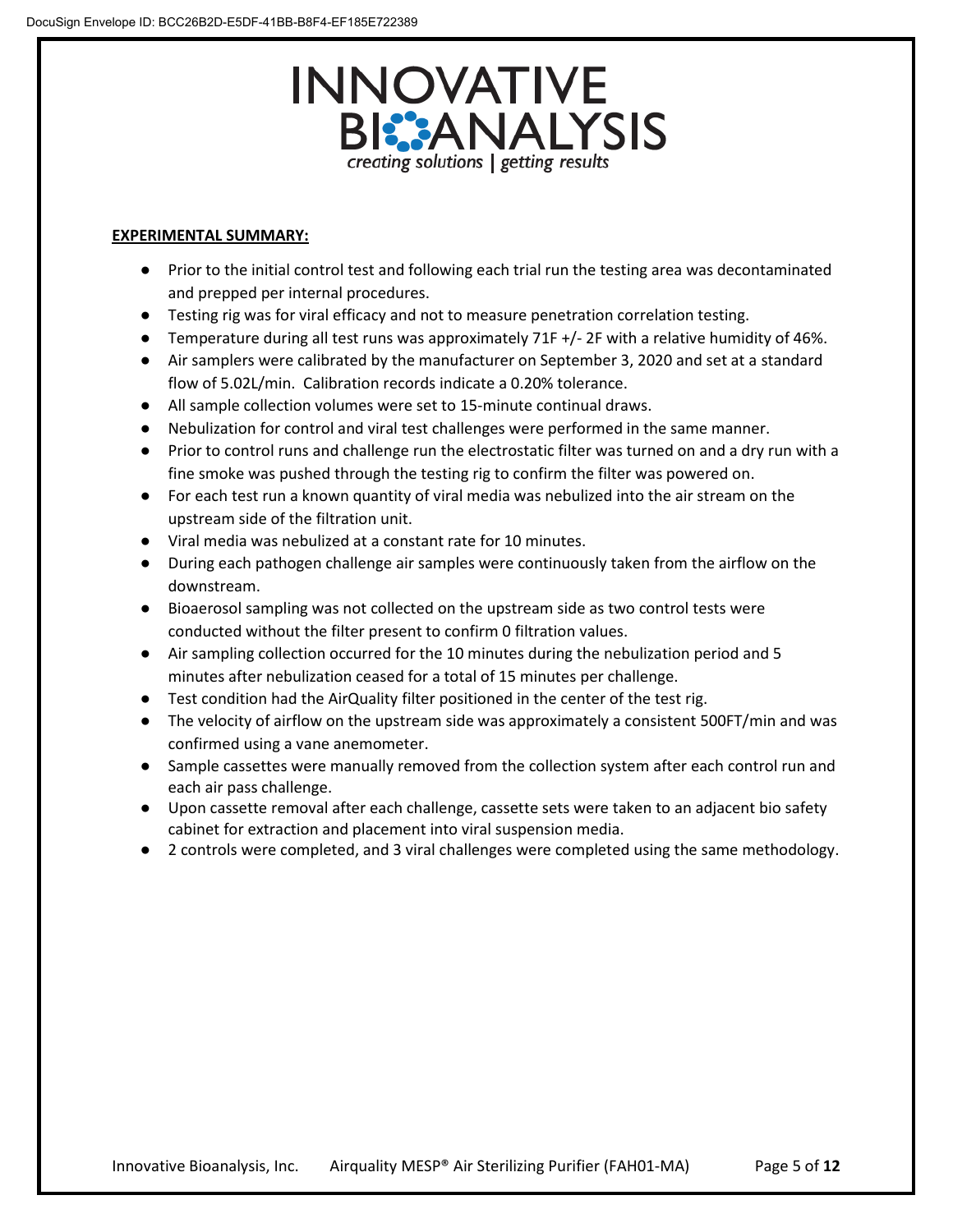

#### **BIOAEROSOL GENERATION:**

For the control and the viral challenges, the nebulizer was filled with the same amount of viral stock 6.02 x 10^6 TCID50 per mL and nebulized at a flow rate of 1ml/min. Nebulizer was driven by untreated local atmospheric air. The nebulizer's remaining viral stock volume was weighed after each completion to confirm the same amount of viral stock that was nebulized. Bioaerosol charge neutralizer was not used due to the alternate nebulization system chosen over the six-jet variant. Nebulizer used an adjustable nozzle; the average particle size was measured prior to testing at .8-2.0μm.

# **BIOAEROSOL SAMPLING:**

For air sampling 1 Gillian 10i programmable vacuum device was used. Air samplers were calibrated by the manufacturer in September 2020 and certificates were inspected prior to use. Air sample volume collections were confirmed prior to use with a Gilian Gilibrator 2 SN- 200700-12 and a high flow bubble generator SN-2009012-H. Air sampler was operated in conjunction with removable sealed cassettes, which were manually removed after each challenge. Cassettes had a delicate internal filtration disc to collect viral samples.

# **VIRUS STRAIN BACKGROUND:**

The following reagent was deposited by the Centers for Disease Control and Prevention and obtained through the BEI Resources, BIAID, NIH SARS-Related Coronavirus 2, Isolate USA-CA1/2020, NR-52382.

#### **POST DECONTAMINATION:**

At the conclusion of each viral challenge test the UV system inside the testing chamber was activated for 30 minutes. After 30 minutes of UV exposure the chamber was fogged with a Hydrogen Peroxide gas mixture followed by a 30-minute air purge. All test equipment was cleaned at the end of each day with a 70% alcohol solution. Collection lines were soaked in a bleach bath mixture for 30 minutes then rinsed repeatedly with DI water. Nebulizer and Vacuum collection pumps were decontaminated with Hydrogen Peroxide mixtures.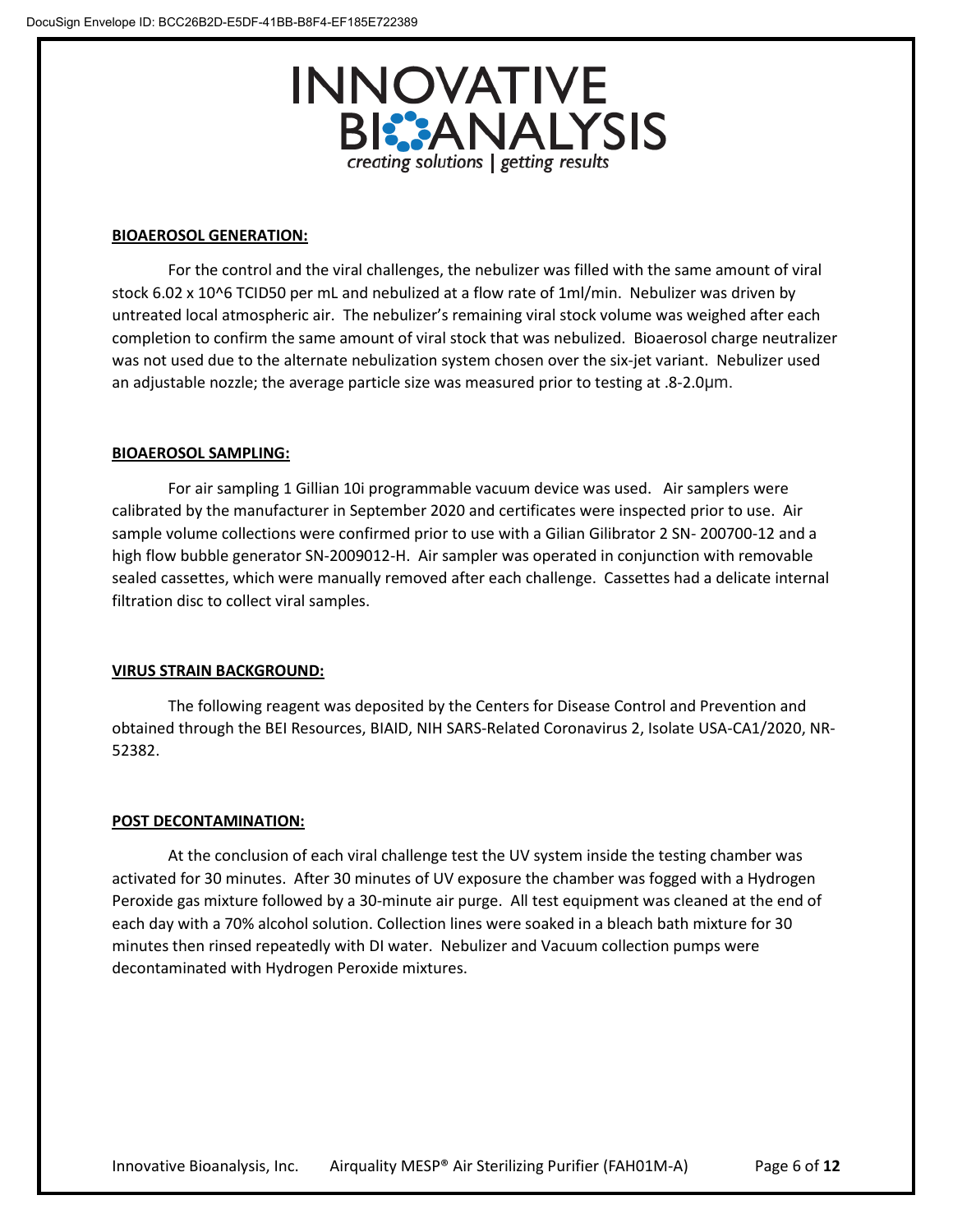

# **TCID50 PROCEDURE:**

## **Materials and Equipment:**

- Certified Biological Safety Cabinet
- Micropipette and sterile disposable aerosol resistant tips 20uL, 200uL, 1000uL.
- Inverted Microscope
- Tubes for dilution
- Hemocytometer with cover slip
- Cell Media for infection
- Growth Media appropriate for cell line
- 0.4 % Trypan Blue Solution
- Lint Free Wipes saturated with 70% isopropyl alcohol
- $CO<sub>2</sub>$  Incubator set at 37°C or 34°C or other temperature indicated.

# **Procedure:**

- 1. One day prior to infection, prepare 96 well dishes by seeding each well with Vero E6 cells in DMEM plus 7.5 % fetal bovine serum, 4mM Glutamine, and antibiotics.
- 2. On the day of infection, make dilutions of virus sample in PBS.
- 3. Make a series of dilutions at 1:10 of the original virus sample. First tube with 2.0 mL PBS and subsequent tubes with 1.8mL
- 4. Vortex Viral samples, transfer 20 uL of virus to first tube, vortex, discard tip.
- 5. With new tip, serial dilute subsequent tips transferring 200 uL.

# **Additions of virus dilutions to cells**

- 1. Label lid of 96 well dish by drawing grid lines to delineate quadruplicates and number each grid to correspond to the virus sample and label the rows of the plate for the dilution which will be plated.
- 2. Include 4 Negative wells on each plate which will not be infected.
- 3. Remove all but 0.1 mL of media from each well by vacuum aspiration.
- 4. Starting from the most dilute sample, add 0.1 mL of virus dilution to each of the quadruplicate wells for that dilution
- 5. Infect 4 wells per dilution, working backward.
- 6. Allow the virus to absorb to cells at 37°C for 2 hours.
- 7. After absorption, remove virus inoculum. Start with the most dilute and work backwards
- 8. Add 0.5 mL infection medium to each well being careful to not touch the wells with the pipette.
- 9. Place plates at 37°C and monitor CPE using the inverted microscope over a period of 1 to 4 weeks.
- 10. Record the number of positive and negative wells.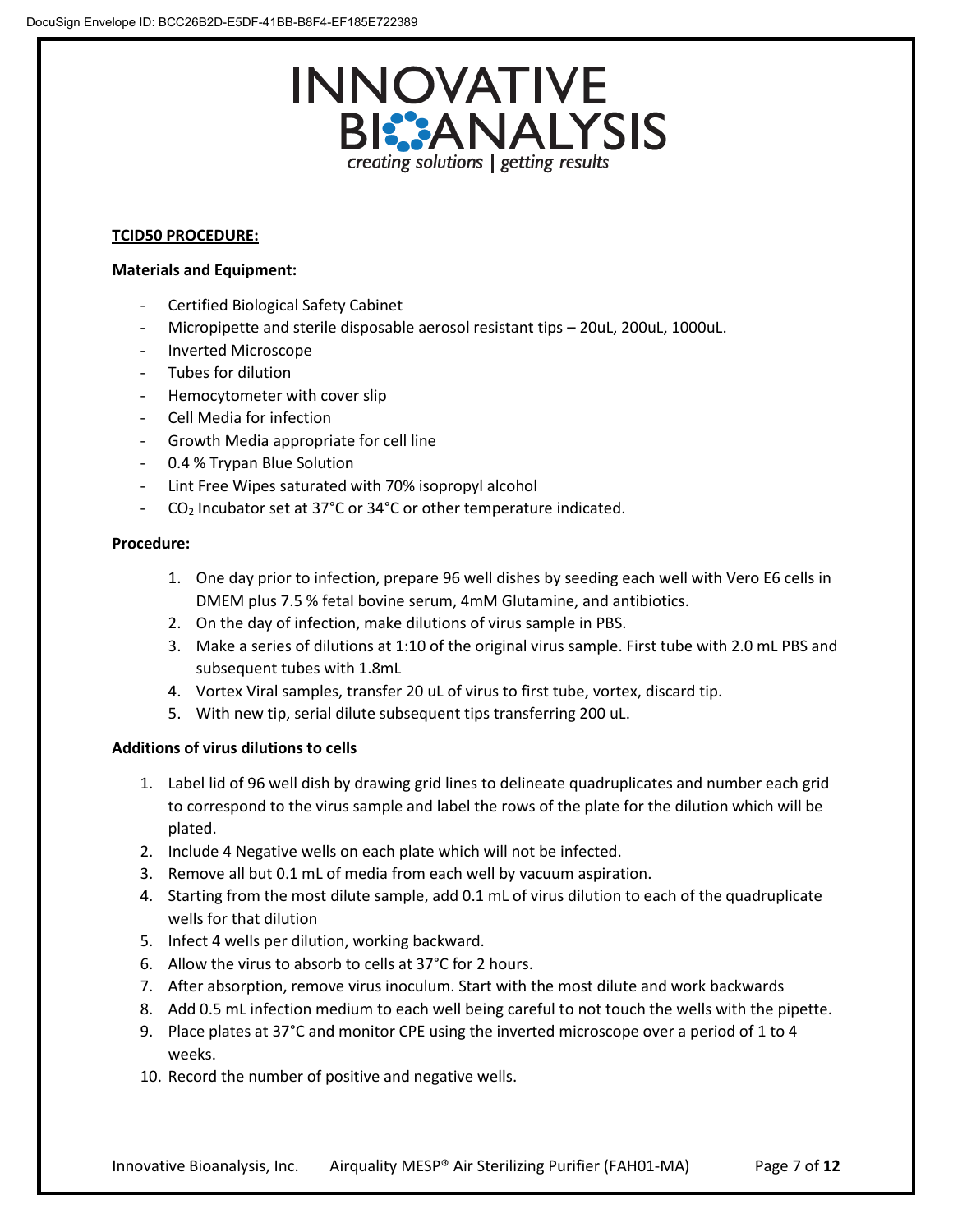

# **CONTROL:**

Two control tests were conducted without the AirQuality filter installed in the testing chamber. Nebulization of viral media and collection methods were the same for the control as the viral challenge. Control testing was used for the comparative baseline to assess the viral reduction when the electrostatic air filter was operated in the challenge trials, to enable net reduction calculations to be made. Prior to running the viral challenges temperature and humidity were confirmed to be in relative range to the control +/- 5%.

#### **VIRAL CHALLENGE:**

The challenge pathogen, SARS-CoV-2 USA-CA1/2020, was used for testing the efficacy of the induct UV-C lamps. During the challenge tests the pressure in the challenge chamber was monitored to confirm no portion of the chamber was leaking. The bioaerosol efficacy challenge was completed in three distinct trials with the live pathogen to create a baseline of data for each test air pass. Prior to nebulizing the pathogen for testing the electrostatic filter was engaged to allow them to reach optimal operating conditions which was replicated in all test scenarios. Collections were made via the vacuum equipment utilizing viral media coated filters for maximum pathogen trapping and stability. Collection samples were provided to lab staff for pooling after each collection.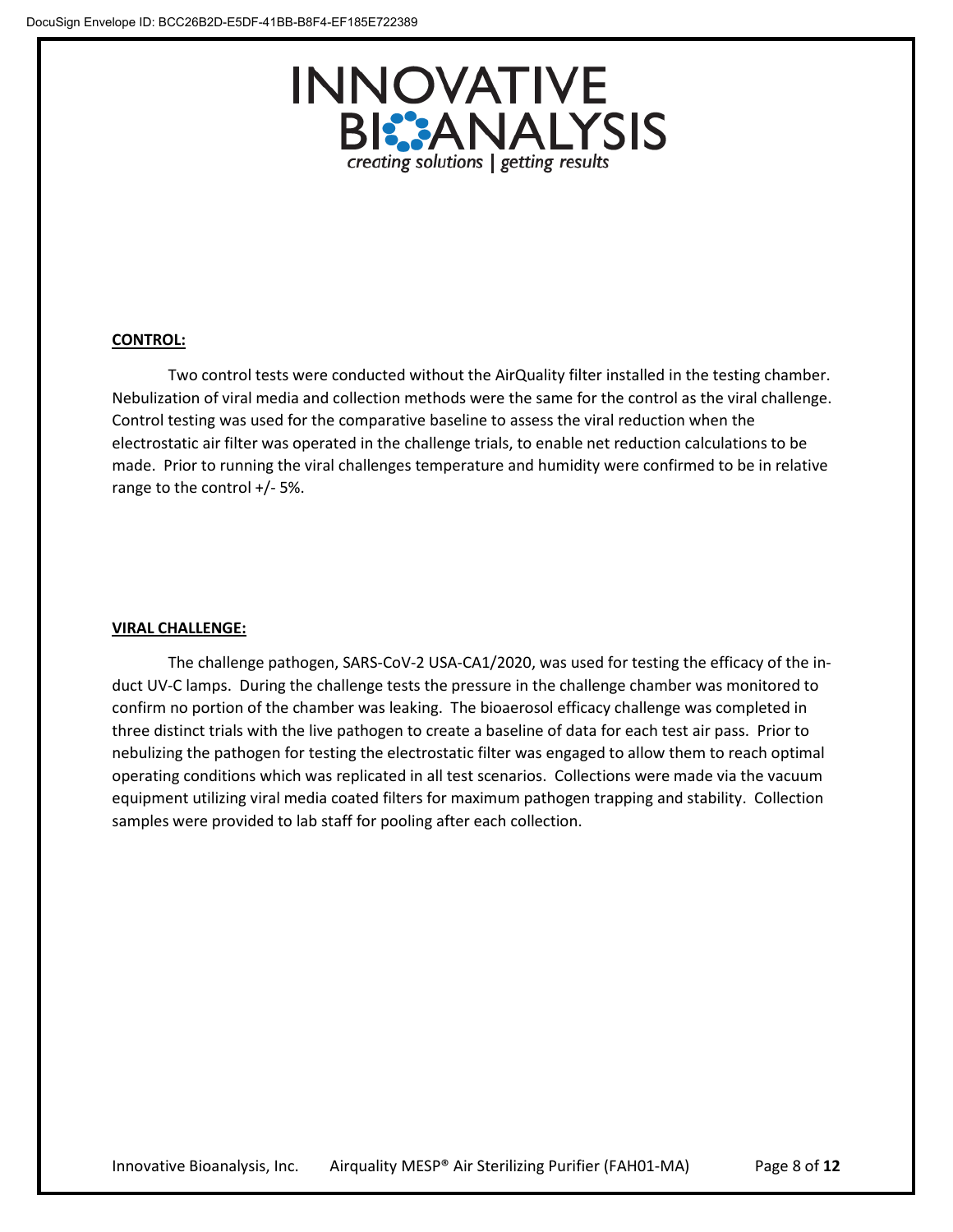

# **VIRAL STOCK:** SARS-CoV-2 USA-CA1/2020 (BEI NR-52382)

| <b>TEST</b>                             | <b>SPECIFICATIONS</b>     | <b>RESULTS</b>              |
|-----------------------------------------|---------------------------|-----------------------------|
| Identification by Infectivity in Vero 6 | Cell Rounding and         | Cell Rounding and           |
| cells                                   | Detachment                | Detachment                  |
| Next Generation Sequencing (NGS) of     | ≥ 98% identity with SARS- | 99.9% identity with SARS-   |
| complete genome using Illumina®         | CoV 2, isolate USA-       | CoV 2, isolate USA-CA1/2020 |
| iSeq <sup>™</sup> 100 Platform          | CA1/2020                  | GenBank: MN994467.1         |
|                                         | GenBank: MN994467.1       |                             |
|                                         |                           | 100% identity with SARS-CoV |
| (Approx. 940 Nucleotides)               | ≥ 98% identity with SARS- | 2, strain FDAARGOS 983      |
|                                         | CoV 2, strain             | isolate USA-CA1/2020        |
|                                         | FDAARGOS_983 isolate      | GenBank: MT246667.1         |
|                                         | USA-CA1/2020              |                             |
|                                         | GenBank: MT246667.1       |                             |
|                                         |                           |                             |
| Titer by TCID50 in Vero E6 Cells by     | <b>Report Results</b>     | 2.8 X 10^5 TCID50 per mL in |
| Cytopathic effect                       |                           | 5 days at 37°C and 5% CO2   |
| Sterility (21-Day Incubation)           |                           |                             |
| Harpos HTYE Broth, aerobic              | No Growth                 | No Growth                   |
| Trypticase Soy Broth, aerobic           | No Growth                 | No Growth                   |
| Sabourad Broth, aerobic                 | No Growth                 | No Growth                   |
| Sheep Blood Agar, aerobic               | No Growth                 | No Growth                   |
| Sheep Blood Agar, anaerobic             | No Growth                 | No Growth                   |
| Thioglycollate Broth, anaerobic         | No Growth                 | No Growth                   |
| DMEM with 10% FBS                       | No Growth                 | No Growth                   |
| Sterility (21-Day Incubation)           |                           |                             |
| Harpos HTYE Broth, aerobic              | No Growth                 | No Growth                   |
| Trypticase Soy Broth, aerobic           | No Growth                 | No Growth                   |
| Sabourad Broth, aerobic                 | No Growth                 | No Growth                   |
| Sheep Blood Agar, aerobic               | No Growth                 | No Growth                   |
| Sheep Blood Agar, anaerobic             | No Growth                 | No Growth                   |
| Thioglycollate Broth, anaerobic         | No Growth                 | No Growth                   |
| DMEM with 10% FBS                       | No Growth                 | No Growth                   |
| Mycoplasma Contamination                |                           |                             |
| Agar and Broth Culture                  | None Detected             | None Detected               |
| DNA Detection by PCR of extracted       | None Detected             | None Detected               |
| Test Article nucleic acid.              |                           |                             |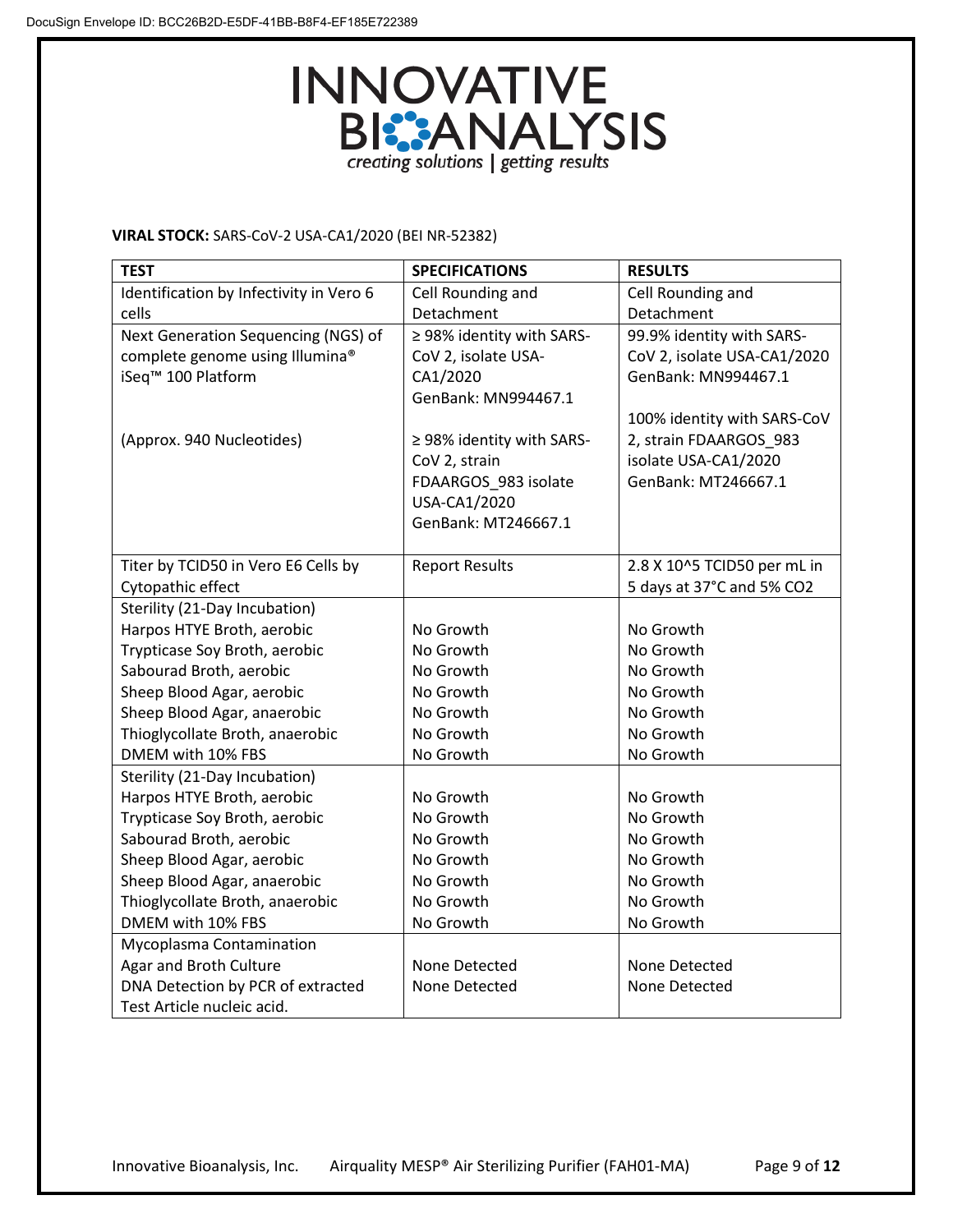

## **Aerosolization of Viral Media:**

Controls samples were performed in the same manner as the viral test at the time-points and rate of collection. A viral stock of SARS-CoV-2 USA-CA1/2020 with a concentration of 6.02 X 10^6 TCID50/mL was used for this experiment.



#### **RESULTS:**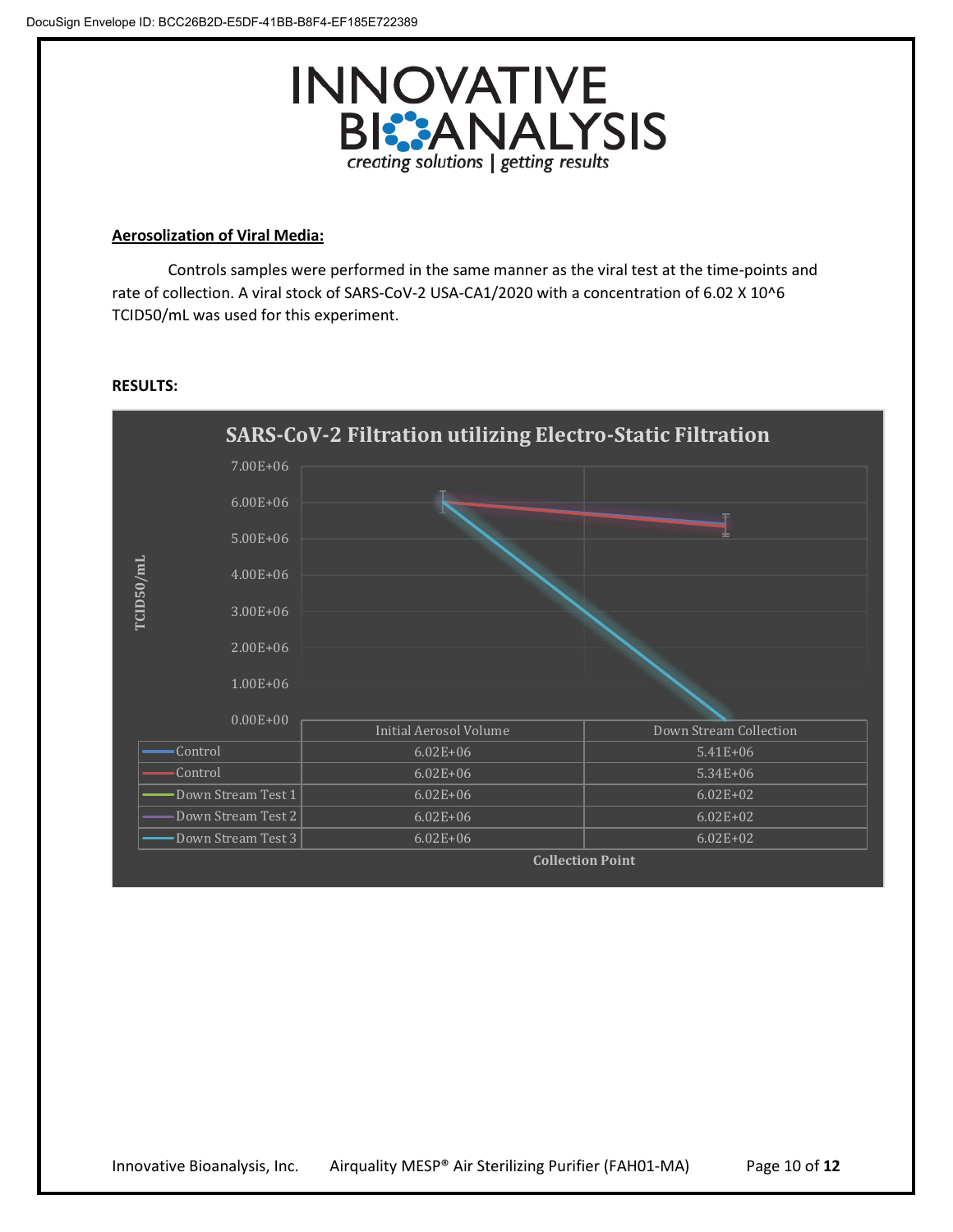

#### **CONCLUSIONS:**

In aerosol there was an observed 99.99% reduction of collectable viral media from the downstream collection port with the filtration system installed. Collection samples were compared to control value collections to obtain the average % reduction.

When aerosolizing pathogens and collecting said pathogens, there are variables that cannot be fully accounted for, namely, placement of pathogen, collection volume, collection points, surface saturation, viral destruction on collection, viral destruction on nebulization, and possibly others. Every effort was made to address these constraints with the design and execution of the trials. And these efforts are reflected in the meaningful recovery of virus in the control test.

Taking these variables into account, there was a high level of inactivation efficacy achieved by in-duct electrostatic filtration system created by AirQuality.

#### **DISCLAIMER:**

The Innovative Bioanalysis, Inc. ("Innovative Bioanalysis") laboratory is not certified or licensed by the United States Environmental Protection Agency and makes no equipment emissions claims pertaining to ozone or byproduct of any AIRQUALITY device. Innovative Bioanalysis makes no claims to the overall efficacy of any AIRQUALITY FAH filter. The experiment results are solely applicable to the device used in the trial. The results are only representative of the experiment design described in this report. Innovative Bioanalysis makes no claims as to the reproducibility of the experiment results given the possible variation of experiment results even with an identical test environment, viral strain, collection method, inoculation, nebulization, viral media, cell type, and culture procedure. Innovative Bioanalysis makes no claims to third parties and takes no responsibility for any consequences arising out of the use of, or reliance on, the experiment results by third parties.

Innovative Bioanalysis, Inc. Airquality MESP® Air Sterilizing Purifier (FAH01-MA) Page 11 of **12**